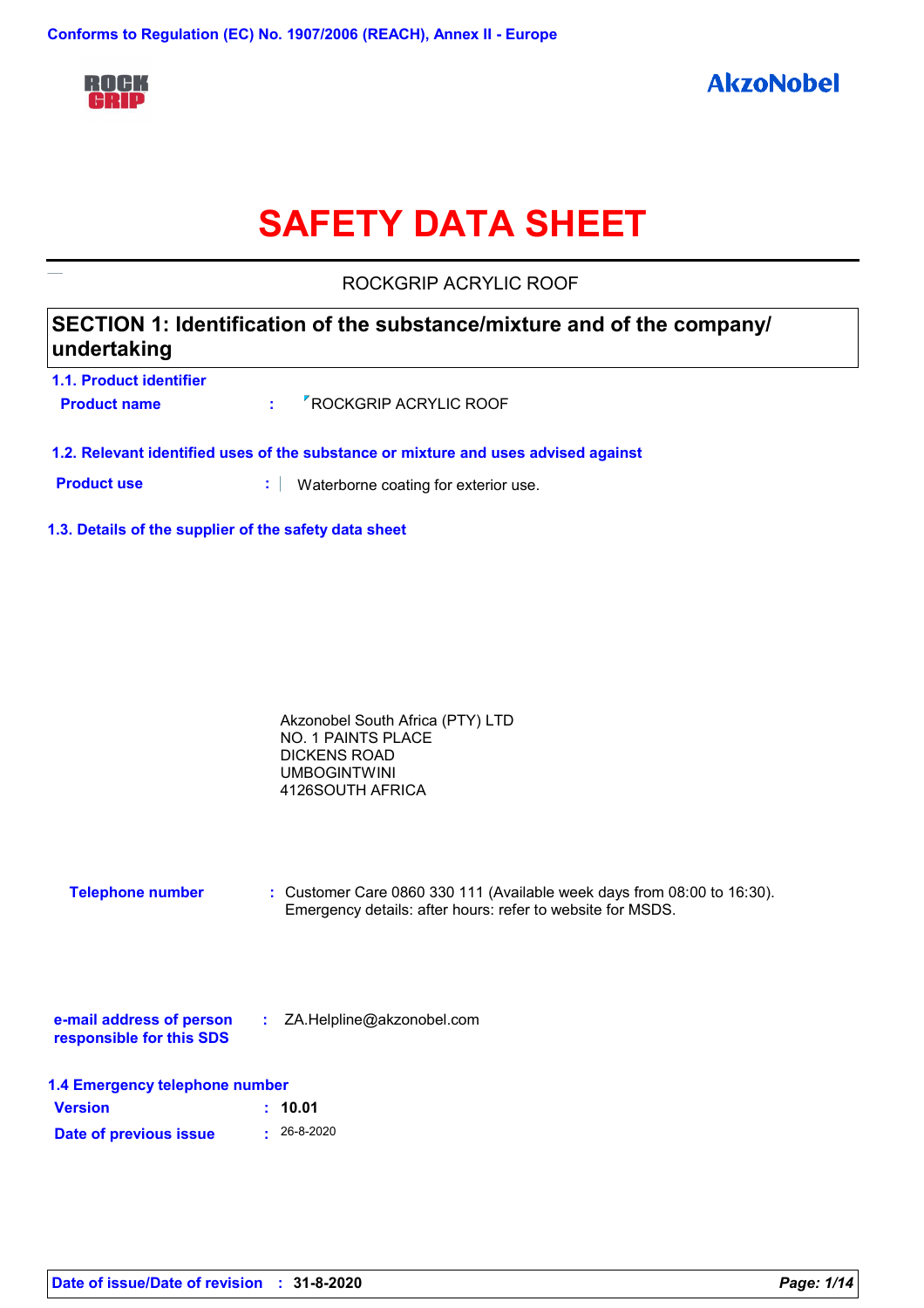# **SECTION 2: Hazards identification**

| 2.1 Classification of the substance or mixture                                                                                                                  |                                                                                                                              |  |  |  |  |  |
|-----------------------------------------------------------------------------------------------------------------------------------------------------------------|------------------------------------------------------------------------------------------------------------------------------|--|--|--|--|--|
| <b>Product definition</b><br>: Mixture                                                                                                                          |                                                                                                                              |  |  |  |  |  |
| Skin Sens. 1, H317<br>Aquatic Chronic 3, H412                                                                                                                   | Classification according to Regulation (EC) No. 1272/2008 [CLP/GHS]                                                          |  |  |  |  |  |
|                                                                                                                                                                 | The product is classified as hazardous according to Regulation (EC) 1272/2008 as amended.                                    |  |  |  |  |  |
| <b>Ingredients of unknown</b><br>toxicity                                                                                                                       | $: 0\%$                                                                                                                      |  |  |  |  |  |
| <b>Ingredients of unknown</b><br>ecotoxicity                                                                                                                    | $: 0\%$                                                                                                                      |  |  |  |  |  |
|                                                                                                                                                                 | See Section 16 for the full text of the H statements declared above.                                                         |  |  |  |  |  |
|                                                                                                                                                                 | See Section 11 for more detailed information on health effects and symptoms.                                                 |  |  |  |  |  |
| 2.2 Label elements                                                                                                                                              |                                                                                                                              |  |  |  |  |  |
| <b>Hazard pictograms</b>                                                                                                                                        |                                                                                                                              |  |  |  |  |  |
| <b>Signal word</b>                                                                                                                                              | : Warning                                                                                                                    |  |  |  |  |  |
| <b>Hazard statements</b>                                                                                                                                        | : H317 - May cause an allergic skin reaction.<br>H412 - Harmful to aquatic life with long lasting effects.                   |  |  |  |  |  |
| <b>Precautionary statements</b>                                                                                                                                 |                                                                                                                              |  |  |  |  |  |
| <b>General</b>                                                                                                                                                  | : P102 - Keep out of reach of children.<br>P101 - If medical advice is needed, have product container or label at hand.      |  |  |  |  |  |
| <b>Prevention</b>                                                                                                                                               | : P262 - Do not get in eyes, on skin, or on clothing.                                                                        |  |  |  |  |  |
| <b>Response</b>                                                                                                                                                 | : P312 - Call a POISON CENTER or doctor/physician if you feel unwell.                                                        |  |  |  |  |  |
| <b>Storage</b>                                                                                                                                                  | : Not applicable.                                                                                                            |  |  |  |  |  |
| <b>Disposal</b>                                                                                                                                                 | : P501 - Dispose of contents and container in accordance with all local, regional,<br>national or international regulations. |  |  |  |  |  |
| <b>Hazardous ingredients</b>                                                                                                                                    | : $C(M)$ IT/MIT(3:1)                                                                                                         |  |  |  |  |  |
|                                                                                                                                                                 | Warning! Hazardous respirable droplets may be formed when sprayed. Do not<br>breathe spray or mist.                          |  |  |  |  |  |
| <b>Annex XVII - Restrictions</b><br>on the manufacture,<br>placing on the market and<br>use of certain dangerous<br>substances, mixtures and<br><b>articles</b> | : Not applicable.                                                                                                            |  |  |  |  |  |
| <b>Special packaging requirements</b>                                                                                                                           |                                                                                                                              |  |  |  |  |  |
| <b>Containers to be fitted</b><br>with child-resistant<br>fastenings                                                                                            | : Not applicable.                                                                                                            |  |  |  |  |  |
| <b>Tactile warning of danger</b>                                                                                                                                | : Not applicable.                                                                                                            |  |  |  |  |  |
| 2.3 Other hazards                                                                                                                                               |                                                                                                                              |  |  |  |  |  |
| Other hazards which do<br>not result in classification                                                                                                          | : None known.                                                                                                                |  |  |  |  |  |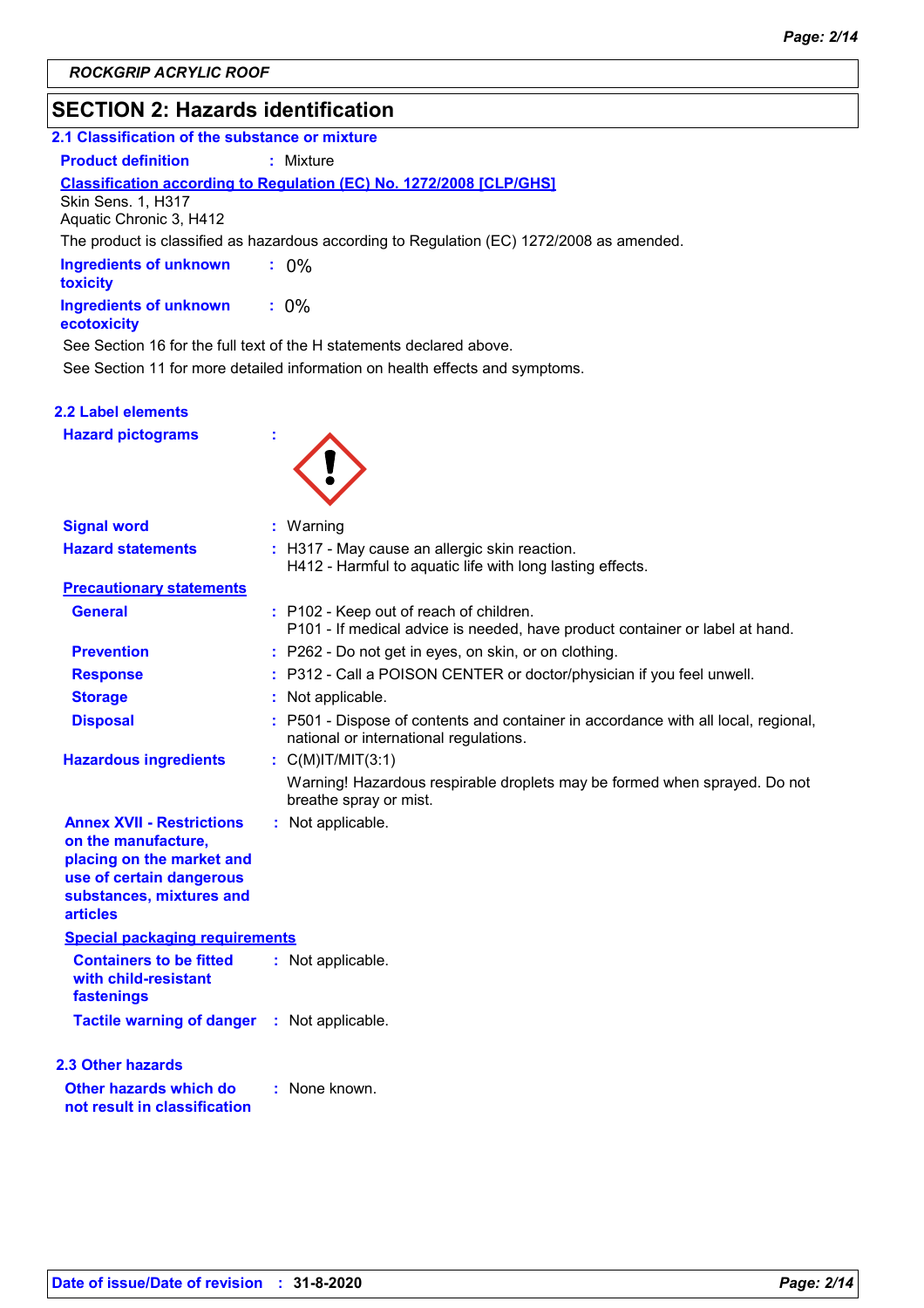## **SECTION 3: Composition/information on ingredients**

| <b>3.2 Mixtures</b>            | Mixture<br>t.                                                             |         |                                                                                                                                                                                                                           |             |
|--------------------------------|---------------------------------------------------------------------------|---------|---------------------------------------------------------------------------------------------------------------------------------------------------------------------------------------------------------------------------|-------------|
| <b>Product/ingredient name</b> | <b>Identifiers</b>                                                        | $\%$    | <b>Regulation (EC) No.</b><br>1272/2008 [CLP]                                                                                                                                                                             | <b>Type</b> |
| $C(M)$ IT/MIT $(3:1)$          | REACH #:<br>01-2120764691-48<br>CAS: 55965-84-9<br>Index:<br>613-167-00-5 | < 0.025 | Acute Tox. 3, H301<br>Acute Tox. 2, H310<br>Acute Tox. 2, H330<br>Skin Corr. 1C, H314<br>Eye Dam. 1, H318<br>Skin Sens. 1A, H317<br>Aquatic Acute 1, H400 (M=100)<br>Aquatic Chronic 1, H410 (M=100)                      | $[1]$       |
| ethanediol                     | EC: 203-473-3<br>CAS: 107-21-1<br>Index:<br>603-027-00-1                  | l≤0.1   | Acute Tox. 4, H302                                                                                                                                                                                                        | [1] [2]     |
| 2-ethoxyethanol                | EC: 203-804-1<br>CAS: 110-80-5<br>Index:<br>603-012-00-X                  | ∣≤0,1   | Flam. Liq. 3, H226<br>Acute Tox. 4, H302<br>Acute Tox. 4, H312<br>Acute Tox. 4, H332<br>Repr. 1B, H360FD (Fertility and Unborn<br>child)                                                                                  | [1] [2]     |
| 2-methoxyethanol               | EC: 203-713-7<br>CAS: 109-86-4<br>Index:<br>603-011-00-4                  | l≤0,1   | Flam. Liq. 3, H226<br>Acute Tox. 4, H302<br>Acute Tox. 4, H312<br>Acute Tox. 4, H332<br>Repr. 1B, H360FD (Fertility and Unborn<br>child)<br>See Section 16 for<br>the full text of the H<br>statements declared<br>above. | [1] [2]     |

There are no additional ingredients present which, within the current knowledge of the supplier and in the concentrations applicable, are classified as hazardous to health or the environment, are PBTs, vPvBs or Substances of equivalent concern, or have been assigned a workplace exposure limit and hence require reporting in this section.

Type

[1] Substance classified with a health or environmental hazard

[2] Substance with a workplace exposure limit

[3] Substance meets the criteria for PBT according to Regulation (EC) No. 1907/2006, Annex XIII

[4] Substance meets the criteria for vPvB according to Regulation (EC) No. 1907/2006, Annex XIII

[5] Substance of equivalent concern

[6] Additional disclosure due to company policy

Occupational exposure limits, if available, are listed in Section 8.

## **SECTION 4: First aid measures**

| <b>4.1 Description of first aid measures</b> |                                                                                                                                                                                                             |
|----------------------------------------------|-------------------------------------------------------------------------------------------------------------------------------------------------------------------------------------------------------------|
| <b>General</b>                               | : In all cases of doubt, or when symptoms persist, seek medical attention. Never give<br>anything by mouth to an unconscious person. If unconscious, place in recovery<br>position and seek medical advice. |
| <b>Eye contact</b>                           | : Remove contact lenses, irrigate copiously with clean, fresh water, holding the<br>eyelids apart for at least 10 minutes and seek immediate medical advice.                                                |
| <b>Inhalation</b>                            | : Remove to fresh air. Keep person warm and at rest. If not breathing, if breathing is<br>irregular or if respiratory arrest occurs, provide artificial respiration or oxygen by<br>trained personnel.      |
| <b>Skin contact</b>                          | : Remove contaminated clothing and shoes. Wash skin thoroughly with soap and<br>water or use recognised skin cleanser. Do NOT use solvents or thinners.                                                     |
| <b>Ingestion</b>                             | : If swallowed, seek medical advice immediately and show the container or label.<br>Keep person warm and at rest. Do NOT induce vomiting.                                                                   |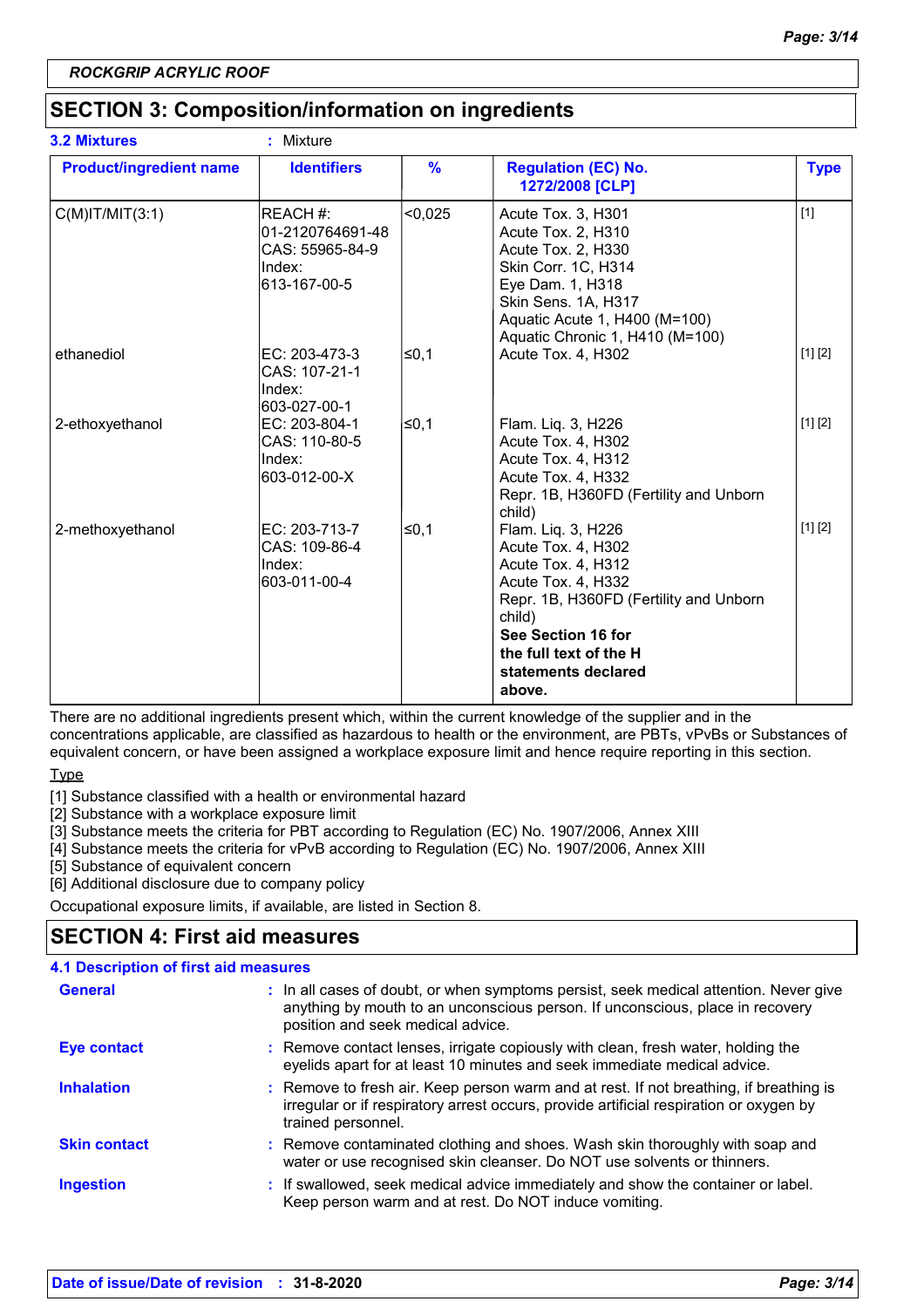#### **SECTION 4: First aid measures**

**Protection of first-aiders** : No action shall be taken involving any personal risk or without suitable training. It may be dangerous to the person providing aid to give mouth-to-mouth resuscitation. Wash contaminated clothing thoroughly with water before removing it, or wear gloves.

#### **4.2 Most important symptoms and effects, both acute and delayed**

There are no data available on the mixture itself. The mixture has been assessed following the conventional method of the CLP Regulation (EC) No 1272/2008 and is classified for toxicological properties accordingly. See Sections 2 and 3 for details.

Exposure to component solvent vapour concentrations in excess of the stated occupational exposure limit may result in adverse health effects such as mucous membrane and respiratory system irritation and adverse effects on the kidneys, liver and central nervous system. Symptoms and signs include headache, dizziness, fatigue, muscular weakness, drowsiness and, in extreme cases, loss of consciousness.

Solvents may cause some of the above effects by absorption through the skin. Repeated or prolonged contact with the mixture may cause removal of natural fat from the skin, resulting in non-allergic contact dermatitis and absorption through the skin.

If splashed in the eyes, the liquid may cause irritation and reversible damage.

Ingestion may cause nausea, diarrhea and vomiting.

This takes into account, where known, delayed and immediate effects and also chronic effects of components from short-term and long-term exposure by oral, inhalation and dermal routes of exposure and eye contact.

Contains C(M)IT/MIT(3:1). May produce an allergic reaction.

#### **4.3 Indication of any immediate medical attention and special treatment needed**

| <b>Notes to physician</b>  | Treat symptomatically. Contact poison treatment specialist immediately if large<br>quantities have been ingested or inhaled. |  |
|----------------------------|------------------------------------------------------------------------------------------------------------------------------|--|
| <b>Specific treatments</b> | No specific treatment.                                                                                                       |  |

See toxicological information (Section 11)

## **SECTION 5: Firefighting measures**

| 5.1 Extinguishing media                                  |                                                                                                                              |
|----------------------------------------------------------|------------------------------------------------------------------------------------------------------------------------------|
| <b>Suitable extinguishing</b><br>media                   | : Recommended: alcohol-resistant foam, $CO2$ , powders, water spray.                                                         |
| Unsuitable extinguishing<br>media                        | : Do not use water jet.                                                                                                      |
|                                                          | 5.2 Special hazards arising from the substance or mixture                                                                    |
| <b>Hazards from the</b><br>substance or mixture          | : Fire will produce dense black smoke. Exposure to decomposition products may<br>cause a health hazard.                      |
| <b>Hazardous combustion</b><br>products                  | : Decomposition products may include the following materials: carbon monoxide,<br>carbon dioxide, smoke, oxides of nitrogen. |
| <b>5.3 Advice for firefighters</b>                       |                                                                                                                              |
| <b>Special protective actions</b><br>for fire-fighters   | : Cool closed containers exposed to fire with water. Do not release runoff from fire to<br>drains or watercourses.           |
| <b>Special protective</b><br>equipment for fire-fighters | : Appropriate breathing apparatus may be required.                                                                           |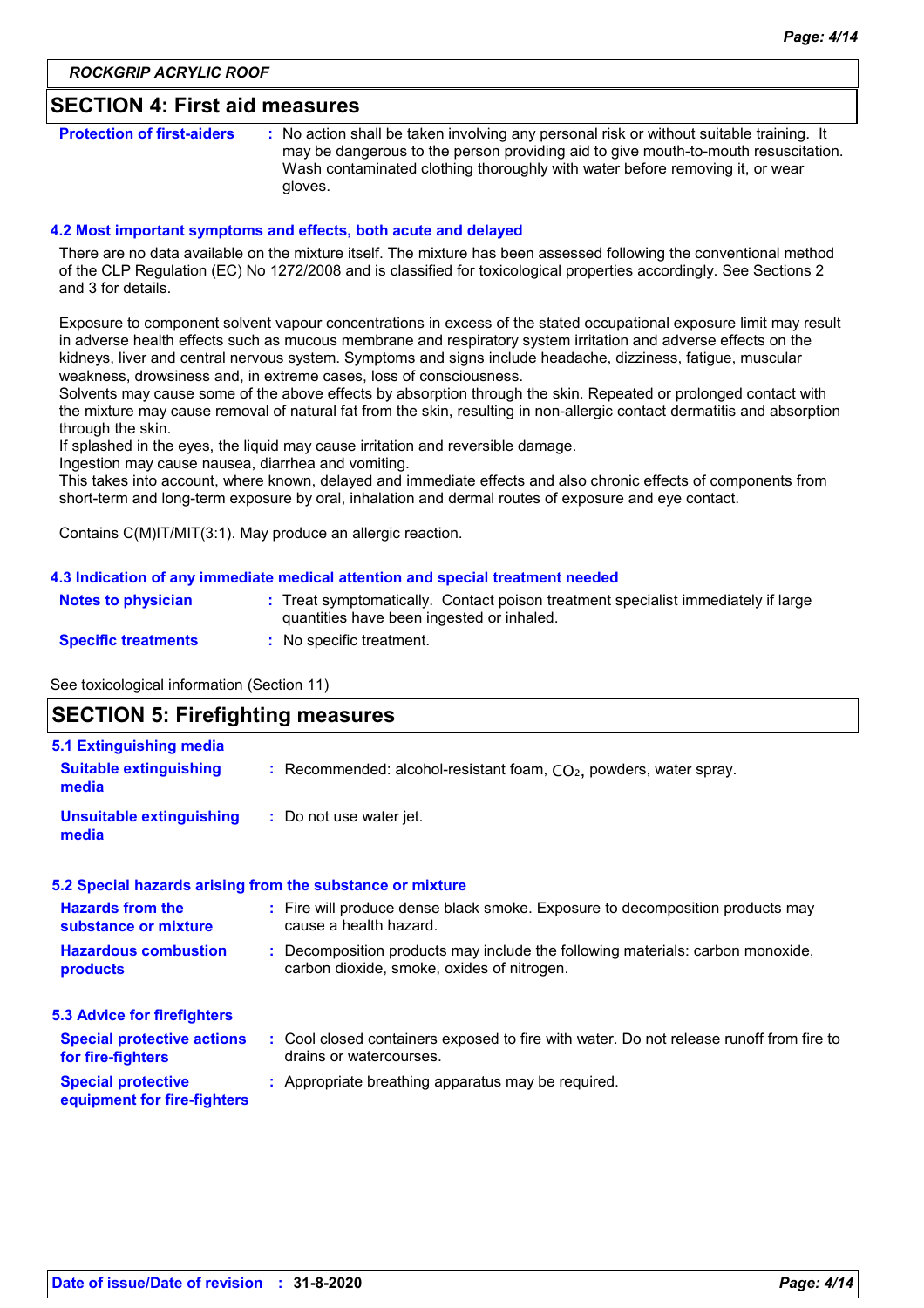### **SECTION 6: Accidental release measures**

| 6.1 Personal precautions, protective equipment and emergency procedures |  |                                                                                                                                                                                                                                                                                    |  |  |
|-------------------------------------------------------------------------|--|------------------------------------------------------------------------------------------------------------------------------------------------------------------------------------------------------------------------------------------------------------------------------------|--|--|
| For non-emergency<br>personnel                                          |  | : Exclude sources of ignition and ventilate the area. Avoid breathing vapour or mist.<br>Refer to protective measures listed in sections 7 and 8.                                                                                                                                  |  |  |
| For emergency responders                                                |  | : If specialised clothing is required to deal with the spillage, take note of any<br>information in Section 8 on suitable and unsuitable materials. See also the<br>information in "For non-emergency personnel".                                                                  |  |  |
| <b>6.2 Environmental</b><br>precautions                                 |  | : Do not allow to enter drains or watercourses. If the product contaminates lakes,<br>rivers, or sewers, inform the appropriate authorities in accordance with local<br>regulations.                                                                                               |  |  |
| 6.3 Methods and material<br>for containment and<br>cleaning up          |  | : Contain and collect spillage with non-combustible, absorbent material e.g. sand,<br>earth, vermiculite or diatomaceous earth and place in container for disposal<br>according to local regulations (see Section 13). Preferably clean with a detergent.<br>Avoid using solvents. |  |  |
| 6.4 Reference to other<br><b>sections</b>                               |  | : See Section 1 for emergency contact information.<br>See Section 8 for information on appropriate personal protective equipment.<br>See Section 13 for additional waste treatment information.                                                                                    |  |  |

### **SECTION 7: Handling and storage**

The information in this section contains generic advice and guidance. The list of Identified Uses in Section 1 should be consulted for any available use-specific information provided in the Exposure Scenario(s).

| <b>7.1 Precautions for safe</b><br>handling | : Prevent the creation of flammable or explosive concentrations of vapours in air and<br>avoid vapour concentrations higher than the occupational exposure limits.<br>In addition, the product should only be used in areas from which all naked lights and<br>other sources of ignition have been excluded. Electrical equipment should be<br>protected to the appropriate standard.<br>Mixture may charge electrostatically: always use earthing leads when transferring<br>from one container to another.<br>Operators should wear antistatic footwear and clothing and floors should be of the<br>conducting type.<br>Keep away from heat, sparks and flame. No sparking tools should be used.<br>Avoid contact with skin and eyes. Avoid the inhalation of dust, particulates, spray or<br>mist arising from the application of this mixture. Avoid inhalation of dust from<br>sanding.<br>Eating, drinking and smoking should be prohibited in areas where this material is<br>handled, stored and processed.<br>Put on appropriate personal protective equipment (see Section 8).<br>Never use pressure to empty. Container is not a pressure vessel.<br>Always keep in containers made from the same material as the original one.<br>Comply with the health and safety at work laws.<br>Do not allow to enter drains or watercourses.<br>Information on fire and explosion protection<br>Vapours are heavier than air and may spread along floors. Vapours may form |
|---------------------------------------------|------------------------------------------------------------------------------------------------------------------------------------------------------------------------------------------------------------------------------------------------------------------------------------------------------------------------------------------------------------------------------------------------------------------------------------------------------------------------------------------------------------------------------------------------------------------------------------------------------------------------------------------------------------------------------------------------------------------------------------------------------------------------------------------------------------------------------------------------------------------------------------------------------------------------------------------------------------------------------------------------------------------------------------------------------------------------------------------------------------------------------------------------------------------------------------------------------------------------------------------------------------------------------------------------------------------------------------------------------------------------------------------------------------------------------------------------------------------------------|
|                                             | explosive mixtures with air.                                                                                                                                                                                                                                                                                                                                                                                                                                                                                                                                                                                                                                                                                                                                                                                                                                                                                                                                                                                                                                                                                                                                                                                                                                                                                                                                                                                                                                                 |

**7.2 Conditions for safe storage, including any incompatibilities**

Store in accordance with local regulations.

#### **Notes on joint storage**

Keep away from: oxidising agents, strong alkalis, strong acids.

#### **Additional information on storage conditions**

Observe label precautions. Store in a dry, cool and well-ventilated area. Keep away from heat and direct sunlight. Keep away from sources of ignition. No smoking. Prevent unauthorised access. Containers that have been opened must be carefully resealed and kept upright to prevent leakage.

#### **7.3 Specific end use(s)**

**Recommendations :** Not available.

**Date of issue/Date of revision : 31-8-2020** *Page: 5/14*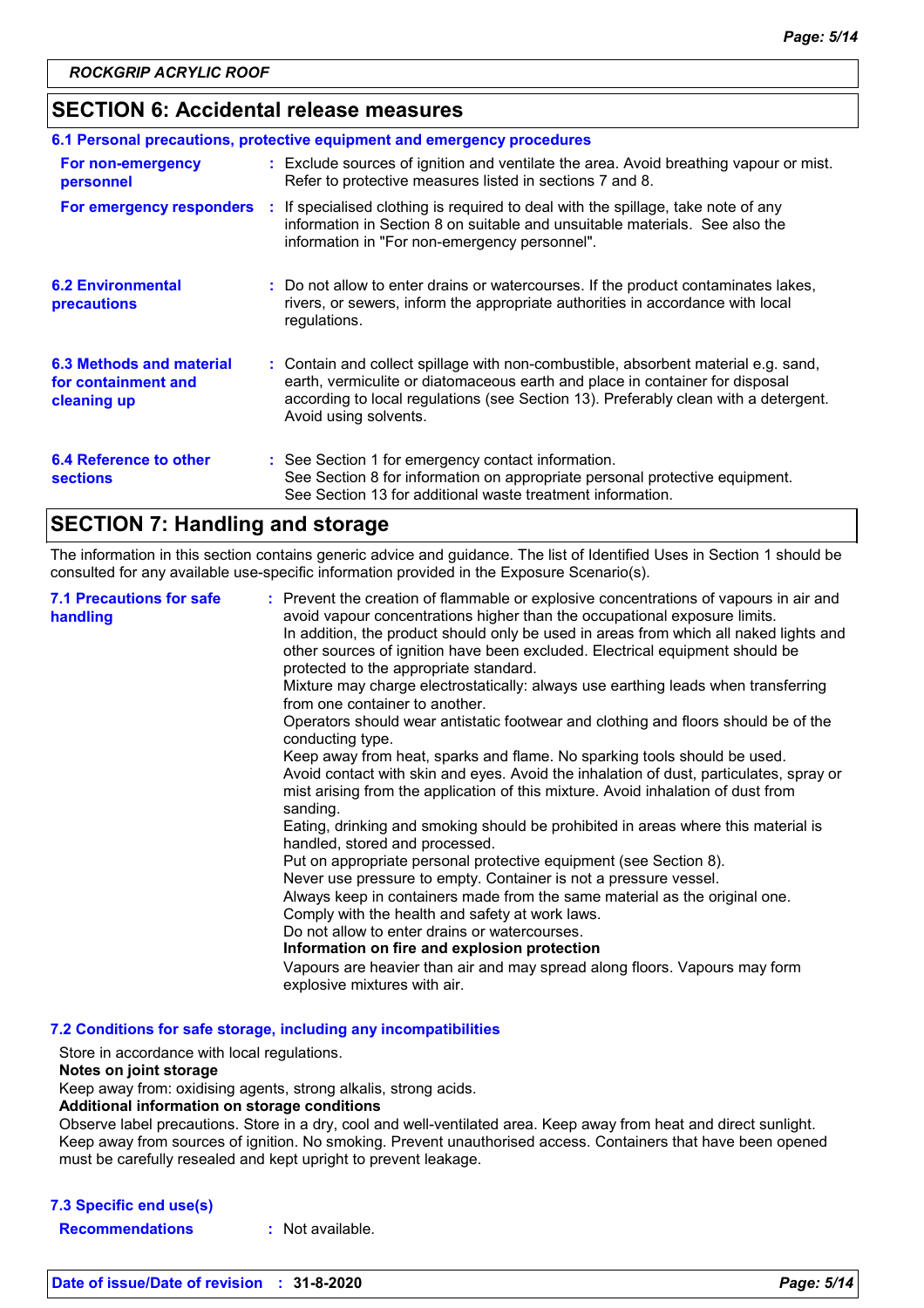*ROCKGRIP ACRYLIC ROOF*

## **SECTION 7: Handling and storage**

**Industrial sector specific : solutions**

: Not available.

## **SECTION 8: Exposure controls/personal protection**

The information in this section contains generic advice and guidance. Information is provided based on typical anticipated uses of the product. Additional measures might be required for bulk handling or other uses that could significantly increase worker exposure or environmental releases.

#### **8.1 Control parameters**

#### **Occupational exposure limits**

| <b>Product/ingredient name</b>                    |           | <b>Exposure limit values</b>                                                                                                                                                                                                                                                                                                                                                                                                                                                                                                                                                                                                                                                                                                                                                                                                                                                                                                                                                                                          |  |  |
|---------------------------------------------------|-----------|-----------------------------------------------------------------------------------------------------------------------------------------------------------------------------------------------------------------------------------------------------------------------------------------------------------------------------------------------------------------------------------------------------------------------------------------------------------------------------------------------------------------------------------------------------------------------------------------------------------------------------------------------------------------------------------------------------------------------------------------------------------------------------------------------------------------------------------------------------------------------------------------------------------------------------------------------------------------------------------------------------------------------|--|--|
| ethanediol                                        |           | EU OEL (Europe, 2/2017). Absorbed through skin. Notes: list<br>of indicative occupational exposure limit values<br>TWA: 20 ppm 8 hours.<br>TWA: $52 \text{ mg/m}^3$ 8 hours.<br>STEL: 40 ppm 15 minutes.<br>STEL: 104 mg/m <sup>3</sup> 15 minutes.                                                                                                                                                                                                                                                                                                                                                                                                                                                                                                                                                                                                                                                                                                                                                                   |  |  |
| 2-ethoxyethanol                                   |           | EU OEL (Europe, 2/2017). Absorbed through skin. Notes: list<br>of indicative occupational exposure limit values<br>TWA: 8 mg/m <sup>3</sup> 8 hours.<br>TWA: 2 ppm 8 hours.                                                                                                                                                                                                                                                                                                                                                                                                                                                                                                                                                                                                                                                                                                                                                                                                                                           |  |  |
| 2-methoxyethanol                                  |           | EU OEL (Europe, 2/2017). Absorbed through skin. Notes: list<br>of indicative occupational exposure limit values<br>TWA: 1 ppm 8 hours.                                                                                                                                                                                                                                                                                                                                                                                                                                                                                                                                                                                                                                                                                                                                                                                                                                                                                |  |  |
| <b>Recommended monitoring</b><br>procedures       | required. | : If this product contains ingredients with exposure limits, personal, workplace<br>atmosphere or biological monitoring may be required to determine the effectiveness<br>of the ventilation or other control measures and/or the necessity to use respiratory<br>protective equipment. Reference should be made to monitoring standards, such as<br>the following: European Standard EN 689 (Workplace atmospheres - Guidance for<br>the assessment of exposure by inhalation to chemical agents for comparison with<br>limit values and measurement strategy) European Standard EN 14042 (Workplace<br>atmospheres - Guide for the application and use of procedures for the assessment<br>of exposure to chemical and biological agents) European Standard EN 482<br>(Workplace atmospheres - General requirements for the performance of procedures<br>for the measurement of chemical agents) Reference to national guidance<br>documents for methods for the determination of hazardous substances will also be |  |  |
| <b>DNELS/DMELS</b><br>No DNELs/DMELs available.   |           |                                                                                                                                                                                                                                                                                                                                                                                                                                                                                                                                                                                                                                                                                                                                                                                                                                                                                                                                                                                                                       |  |  |
| <b>PNECs</b>                                      |           |                                                                                                                                                                                                                                                                                                                                                                                                                                                                                                                                                                                                                                                                                                                                                                                                                                                                                                                                                                                                                       |  |  |
| No PNECs available                                |           |                                                                                                                                                                                                                                                                                                                                                                                                                                                                                                                                                                                                                                                                                                                                                                                                                                                                                                                                                                                                                       |  |  |
| <b>8.2 Exposure controls</b>                      |           |                                                                                                                                                                                                                                                                                                                                                                                                                                                                                                                                                                                                                                                                                                                                                                                                                                                                                                                                                                                                                       |  |  |
| <b>Appropriate engineering</b><br><b>controls</b> |           | : Provide adequate ventilation. Where reasonably practicable, this should be<br>achieved by the use of local exhaust ventilation and good general extraction. If<br>these are not sufficient to maintain concentrations of particulates and solvent<br>vapours below the OEL, suitable respiratory protection must be worn.                                                                                                                                                                                                                                                                                                                                                                                                                                                                                                                                                                                                                                                                                           |  |  |
| <b>Individual protection measures</b>             |           |                                                                                                                                                                                                                                                                                                                                                                                                                                                                                                                                                                                                                                                                                                                                                                                                                                                                                                                                                                                                                       |  |  |
| <b>Hygiene measures</b>                           |           | : Wash hands, forearms and face thoroughly after handling chemical products, before<br>eating, smoking and using the lavatory and at the end of the working period.<br>Appropriate techniques should be used to remove potentially contaminated clothing.<br>Contaminated work clothing should not be allowed out of the workplace. Wash<br>contaminated clothing before reusing. Ensure that eyewash stations and safety<br>showers are close to the workstation location.                                                                                                                                                                                                                                                                                                                                                                                                                                                                                                                                           |  |  |
| <b>Eye/face protection</b>                        |           | : Use safety eyewear designed to protect against splash of liquids.                                                                                                                                                                                                                                                                                                                                                                                                                                                                                                                                                                                                                                                                                                                                                                                                                                                                                                                                                   |  |  |
| <b>Skin protection</b>                            |           |                                                                                                                                                                                                                                                                                                                                                                                                                                                                                                                                                                                                                                                                                                                                                                                                                                                                                                                                                                                                                       |  |  |

**Gloves :**

**Hand protection**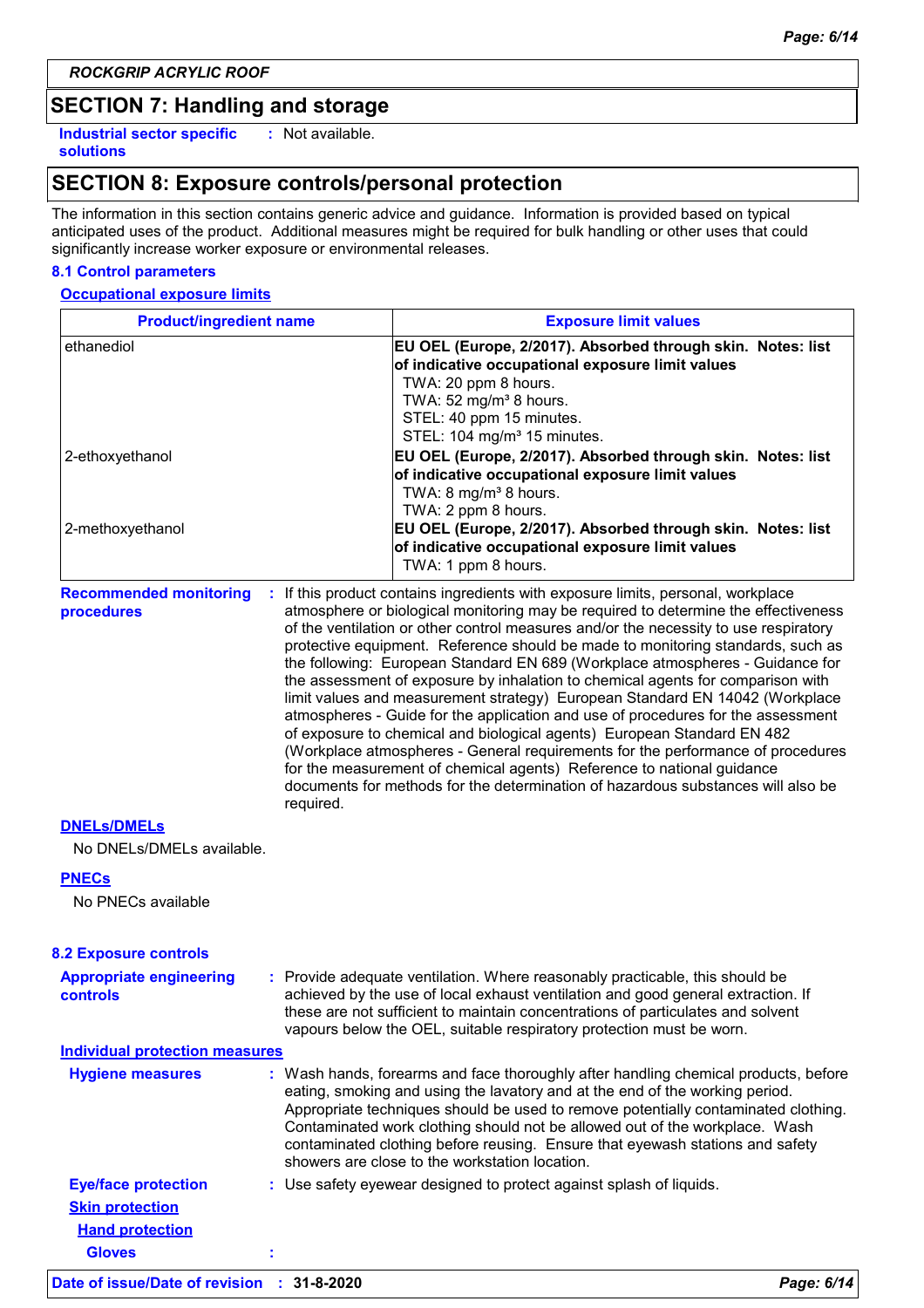## **SECTION 8: Exposure controls/personal protection**

|                                                  | When prolonged or frequently repeated contact may occur, a glove with a protection<br>class of 6 (breakthrough time >480 minutes according to EN374) is recommended.<br>Recommended gloves: Viton ® or Nitrile, thickness ≥ 0.38 mm.<br>When only brief contact is expected, a glove with protection class of 2 or higher<br>(breakthrough time > 30 minutes according to EN374) is recommended.<br>Recommended gloves: Nitrile, thickness ≥ 0.12 mm.<br>Gloves should be replaced regularly and if there is any sign of damage to the glove<br>material.                                                                                                                               |
|--------------------------------------------------|-----------------------------------------------------------------------------------------------------------------------------------------------------------------------------------------------------------------------------------------------------------------------------------------------------------------------------------------------------------------------------------------------------------------------------------------------------------------------------------------------------------------------------------------------------------------------------------------------------------------------------------------------------------------------------------------|
|                                                  | The performance or effectiveness of the glove may be reduced by physical/chemical<br>damage and poor maintenance.                                                                                                                                                                                                                                                                                                                                                                                                                                                                                                                                                                       |
| <b>Body protection</b>                           | : Personnel should wear antistatic clothing made of natural fibres or of high-<br>temperature-resistant synthetic fibres.                                                                                                                                                                                                                                                                                                                                                                                                                                                                                                                                                               |
| <b>Other skin protection</b>                     | : Appropriate footwear and any additional skin protection measures should be<br>selected based on the task being performed and the risks involved and should be<br>approved by a specialist before handling this product.                                                                                                                                                                                                                                                                                                                                                                                                                                                               |
| <b>Respiratory protection</b>                    | : If workers are exposed to concentrations above the exposure limit, they must use<br>appropriate, certified respirators.                                                                                                                                                                                                                                                                                                                                                                                                                                                                                                                                                               |
|                                                  | OLD LEAD-BASED PAINTS:                                                                                                                                                                                                                                                                                                                                                                                                                                                                                                                                                                                                                                                                  |
|                                                  | When surfaces are to be prepared for painting, account should be taken of the age<br>of the property and the possibility that lead-pigmented paint might be present. There<br>is a possibility that ingestion or inhalation of scrapings or dust arising from the<br>preparation work could cause health effects. As a working rule you should assume<br>that this will be the case if the age of the property is pre 1960.                                                                                                                                                                                                                                                             |
|                                                  | Where possible wet sanding or chemical stripping methods should be used with<br>surfaces of this type to avoid the creation of dust. When dry sanding cannot be<br>avoided, and effective local exhaust ventilation is not available, it is recommended<br>that a dust respirator is worn, that is approved for use with lead dusts, and its type<br>selected on the basis of the COSHH assessment, taking into account the<br>Workplace Exposure Limit for lead in air. Furthermore, steps should be taken to<br>ensure containment of the dusts created, and that all practicable measures are<br>taken to clean up thoroughly all deposits of dusts in and around the affected area. |
|                                                  | Respiratory protection in case of dust or spray mist formation. (particle filter EN143<br>type P2) Respiratory protection in case of vapour formation. (half mask with<br>combination filter A2-P2 til concentrations of 0,5 Vol%.)                                                                                                                                                                                                                                                                                                                                                                                                                                                     |
|                                                  | The current Control of Lead at Work Regulations approved code of practice should<br>be consulted for advice on protective clothing and personal hygiene precautions.<br>Care should also be taken to exclude visitors, members of the household and<br>especially children from the affected area, during the actual work and the<br>subsequent clean up operations. All scrapings, dust, etc. should be disposed of by<br>the professional painting contractor as Hazardous Waste.                                                                                                                                                                                                     |
|                                                  | Extra precautions will also need to be taken when burning off old lead-based paints<br>because fumes containing lead will be produced. It is recommended that a<br>respirator, approved for use with particulate fumes of lead is selected on the basis<br>of the COSHH assessment, taking into account the Workplace Exposure Limit for<br>lead in air. Similar precautions to those given above about sanding should be taken<br>with reference to protective clothing, disposal of scrapings and dusts, and exclusion<br>of other personnel and especially children from the building during actual work and<br>the subsequent clean up operations.                                  |
|                                                  | Avoid the inhalation of dust. Wear suitable face mask if dry sanding. Special<br>precautions should be taken during surface preparation of pre-1960s paint surfaces<br>over wood and metal as they may contain harmful lead.                                                                                                                                                                                                                                                                                                                                                                                                                                                            |
| <b>Environmental exposure</b><br><b>controls</b> | Do not allow to enter drains or watercourses.                                                                                                                                                                                                                                                                                                                                                                                                                                                                                                                                                                                                                                           |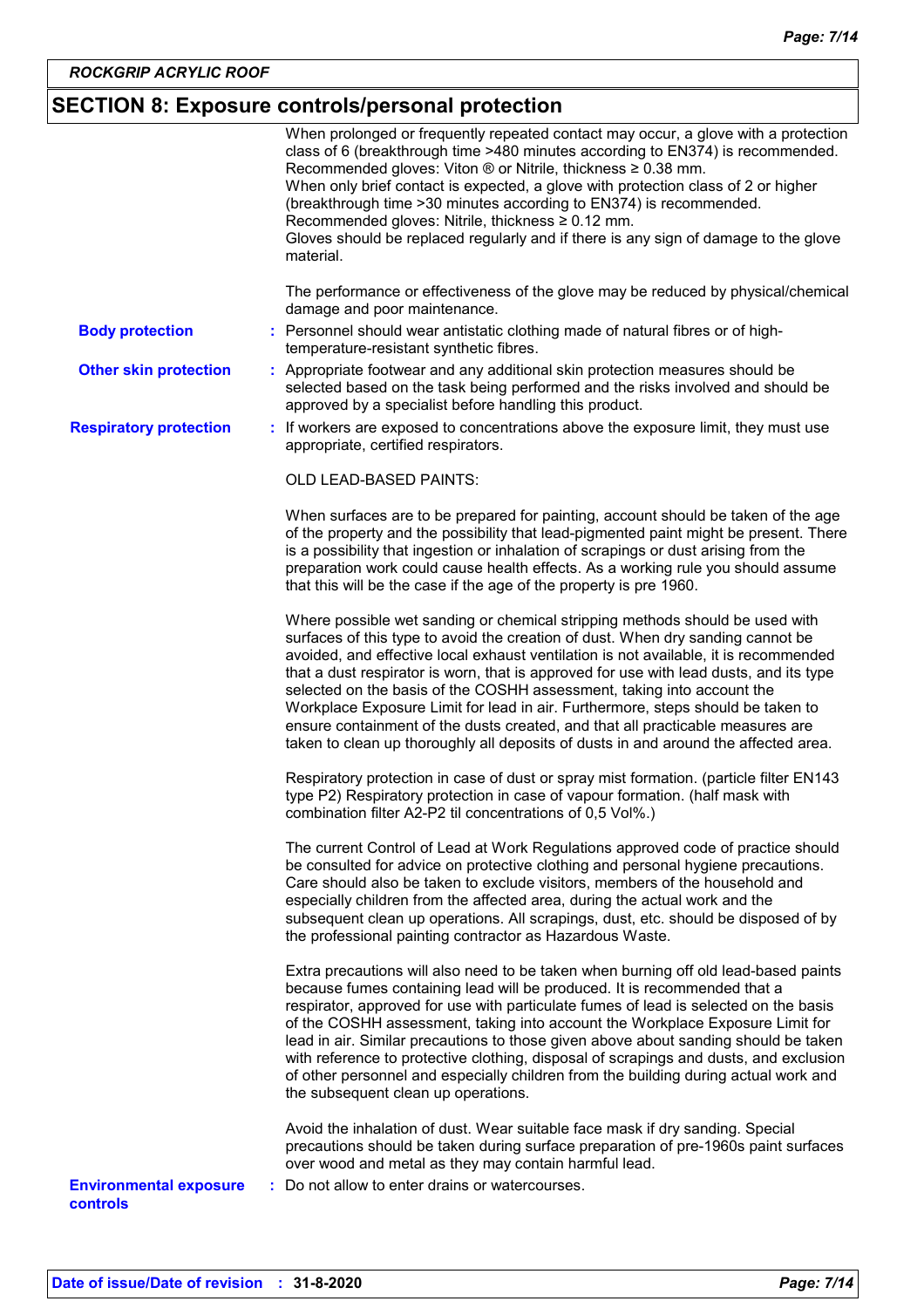## **SECTION 9: Physical and chemical properties**

| 9.1. Information on basic physical and chemical properties         |                                                           |
|--------------------------------------------------------------------|-----------------------------------------------------------|
| <b>Appearance</b>                                                  |                                                           |
| <b>Physical state</b>                                              | $:$ Liquid.                                               |
| <b>Colour</b>                                                      | : Various: See label.                                     |
| <b>Odour</b>                                                       | : Not available.                                          |
| <b>Odour threshold</b>                                             | : Not available.                                          |
| pH                                                                 | $\cdot$ 9                                                 |
| <b>Melting point/freezing point</b>                                | : Not available.                                          |
| Initial boiling point and boiling<br>range                         | $: 100^{\circ}$ C                                         |
| <b>Flash point</b>                                                 | Not applicable.                                           |
| <b>Evaporation rate</b>                                            | : Not available.                                          |
| <b>Upper/lower flammability or</b><br>explosive limits             | : Not available.                                          |
| <b>Vapour pressure</b>                                             | Not available.                                            |
| <b>Vapour density</b>                                              | : Not available.                                          |
| <b>Relative density</b>                                            | : 1,27                                                    |
| <b>Solubility(ies)</b>                                             | : Easily soluble in the following materials: cold water.  |
| <b>Partition coefficient: n-octanol/ : Not available.</b><br>water |                                                           |
| <b>Auto-ignition temperature</b>                                   | : Not available.                                          |
| <b>Decomposition temperature</b>                                   | : Not available.                                          |
| <b>Viscosity</b>                                                   | : Kinematic (room temperature): $12,6$ cm <sup>2</sup> /s |
| <b>Explosive properties</b>                                        | : Not available.                                          |
| <b>Oxidising properties</b>                                        | : Not available.                                          |
| 9.2. Other information                                             |                                                           |
| <b>Solubility in water</b>                                         | : Not available.                                          |

## **SECTION 10: Stability and reactivity**

| <b>10.1 Reactivity</b>                            | : No specific test data related to reactivity available for this product or its ingredients.                                        |
|---------------------------------------------------|-------------------------------------------------------------------------------------------------------------------------------------|
| <b>10.2 Chemical stability</b>                    | : Stable under recommended storage and handling conditions (see Section 7).                                                         |
| <b>10.3 Possibility of</b><br>hazardous reactions | : Under normal conditions of storage and use, hazardous reactions will not occur.                                                   |
| <b>10.4 Conditions to avoid</b>                   | : When exposed to high temperatures may produce hazardous decomposition<br>products.                                                |
| 10.5 Incompatible materials                       | : Keep away from the following materials to prevent strong exothermic reactions:<br>oxidising agents, strong alkalis, strong acids. |
| <b>10.6 Hazardous</b><br>decomposition products   | : Decomposition products may include the following materials: carbon monoxide,<br>carbon dioxide, smoke, oxides of nitrogen.        |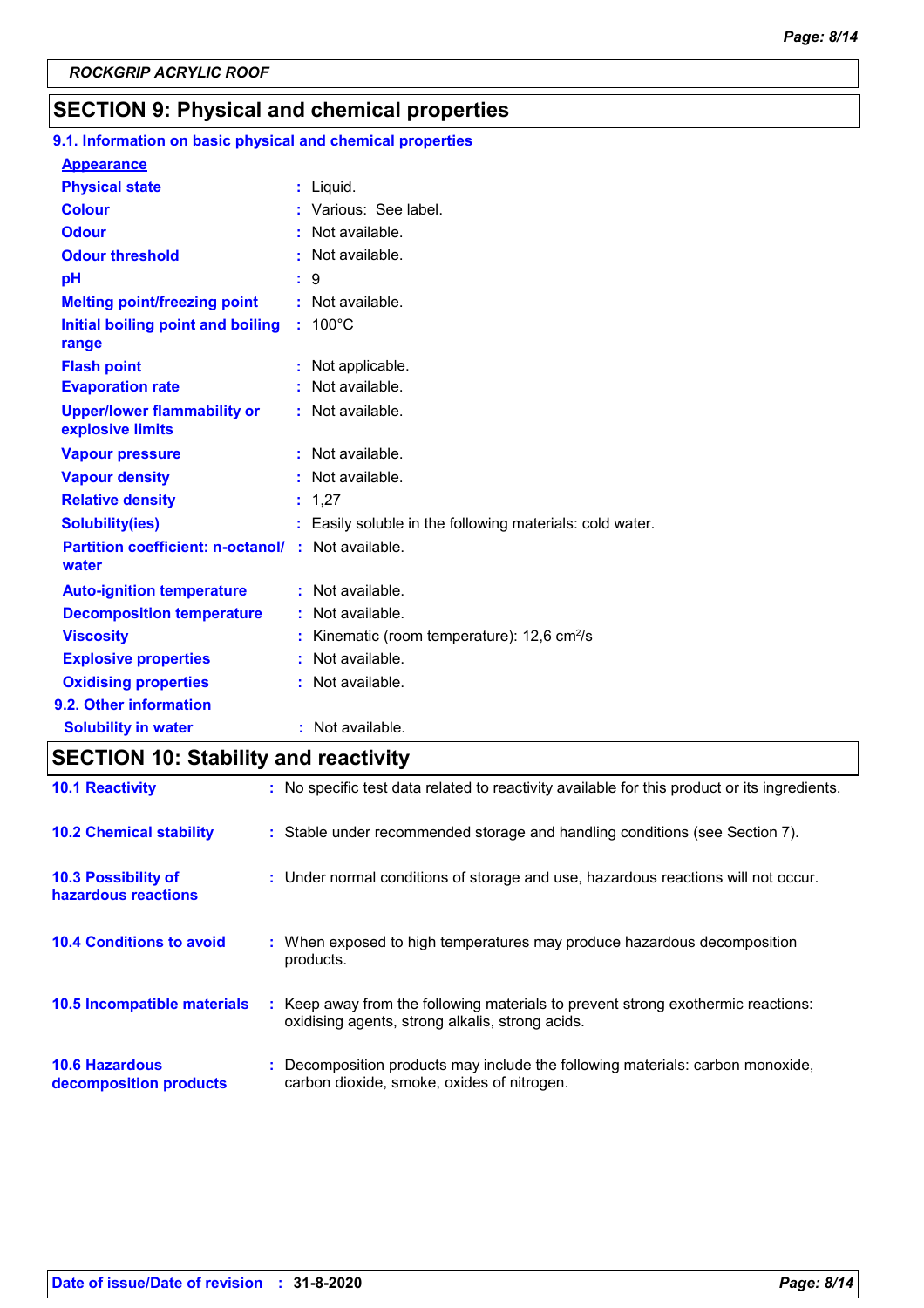## **SECTION 11: Toxicological information**

#### **11.1 Information on toxicological effects**

There are no data available on the mixture itself. The mixture has been assessed following the conventional method of the CLP Regulation (EC) No 1272/2008 and is classified for toxicological properties accordingly. See Sections 2 and 3 for details.

Exposure to component solvent vapour concentrations in excess of the stated occupational exposure limit may result in adverse health effects such as mucous membrane and respiratory system irritation and adverse effects on the kidneys, liver and central nervous system. Symptoms and signs include headache, dizziness, fatigue, muscular weakness, drowsiness and, in extreme cases, loss of consciousness.

Solvents may cause some of the above effects by absorption through the skin. Repeated or prolonged contact with the mixture may cause removal of natural fat from the skin, resulting in non-allergic contact dermatitis and absorption through the skin.

If splashed in the eyes, the liquid may cause irritation and reversible damage.

Ingestion may cause nausea, diarrhea and vomiting.

This takes into account, where known, delayed and immediate effects and also chronic effects of components from short-term and long-term exposure by oral, inhalation and dermal routes of exposure and eye contact.

Contains C(M)IT/MIT(3:1). May produce an allergic reaction.

#### **Acute toxicity**

| <b>Product/ingredient name</b> | <b>Result</b>                        | <b>Species</b> | <b>Dose</b> | <b>Exposure</b> |
|--------------------------------|--------------------------------------|----------------|-------------|-----------------|
| ethanediol                     | LD50 Intraperitoneal                 | Rat            | 5010 mg/kg  |                 |
|                                | LD50 Intravenous                     | Rat            | 3260 mg/kg  |                 |
|                                | LD50 Oral                            | Rat            | 4700 mg/kg  |                 |
|                                | LD50 Route of exposure<br>unreported | Rat            | $13$ g/kg   |                 |
|                                | LD50 Subcutaneous                    | Rat            | 2800 mg/kg  | -               |

**Conclusion/Summary :** Not available.

#### **Acute toxicity estimates**

Not available.

#### **Irritation/Corrosion**

| <b>Product/ingredient name</b> | <b>Result</b>            | <b>Species</b> | <b>Score</b>             | <b>Exposure</b>            | <b>Observation</b> |
|--------------------------------|--------------------------|----------------|--------------------------|----------------------------|--------------------|
| $C(M)$ IT/MIT $(3:1)$          | Skin - Severe irritant   | <b>Human</b>   | $\overline{a}$           | 0.01 Percent               |                    |
| ethanediol                     | Eyes - Mild irritant     | Rabbit         | $\overline{a}$           | 24 hours 500<br>milligrams |                    |
|                                | Eyes - Mild irritant     | Rabbit         | $\overline{\phantom{a}}$ | 1 hours 100<br>milligrams  |                    |
|                                | Eyes - Moderate irritant | Rabbit         | $\overline{\phantom{a}}$ | 6 hours 1440<br>milligrams |                    |
|                                | Skin - Mild irritant     | Rabbit         | $\overline{\phantom{a}}$ | 555<br>milligrams          |                    |
| 2-ethoxyethanol                | Eyes - Mild irritant     | Guinea pig     | $\overline{\phantom{a}}$ | 10<br>Micrograms           |                    |
|                                | Eyes - Mild irritant     | Rabbit         | $\overline{\phantom{a}}$ | 24 hours 500<br>milligrams |                    |
|                                | Eyes - Moderate irritant | Rabbit         | $\overline{\phantom{a}}$ | 50 milligrams              |                    |
|                                | Skin - Mild irritant     | Rabbit         |                          | 500<br>milligrams          |                    |
| 2-methoxyethanol               | Eyes - Mild irritant     | Guinea pig     | $\overline{\phantom{a}}$ | 10<br>Micrograms           |                    |
|                                | Eyes - Mild irritant     | Rabbit         | $\overline{\phantom{a}}$ | 24 hours 500<br>milligrams |                    |
|                                | Skin - Mild irritant     | Rabbit         |                          | 24 hours 483<br>milligrams |                    |
| <b>Conclusion/Summary</b>      | : Not available.         |                |                          |                            |                    |
| <b>Sensitisation</b>           |                          |                |                          |                            |                    |
| <b>Conclusion/Summary</b>      | : Not available.         |                |                          |                            |                    |
| <b>Mutagenicity</b>            |                          |                |                          |                            |                    |
| <b>Conclusion/Summary</b>      | : Not available.         |                |                          |                            |                    |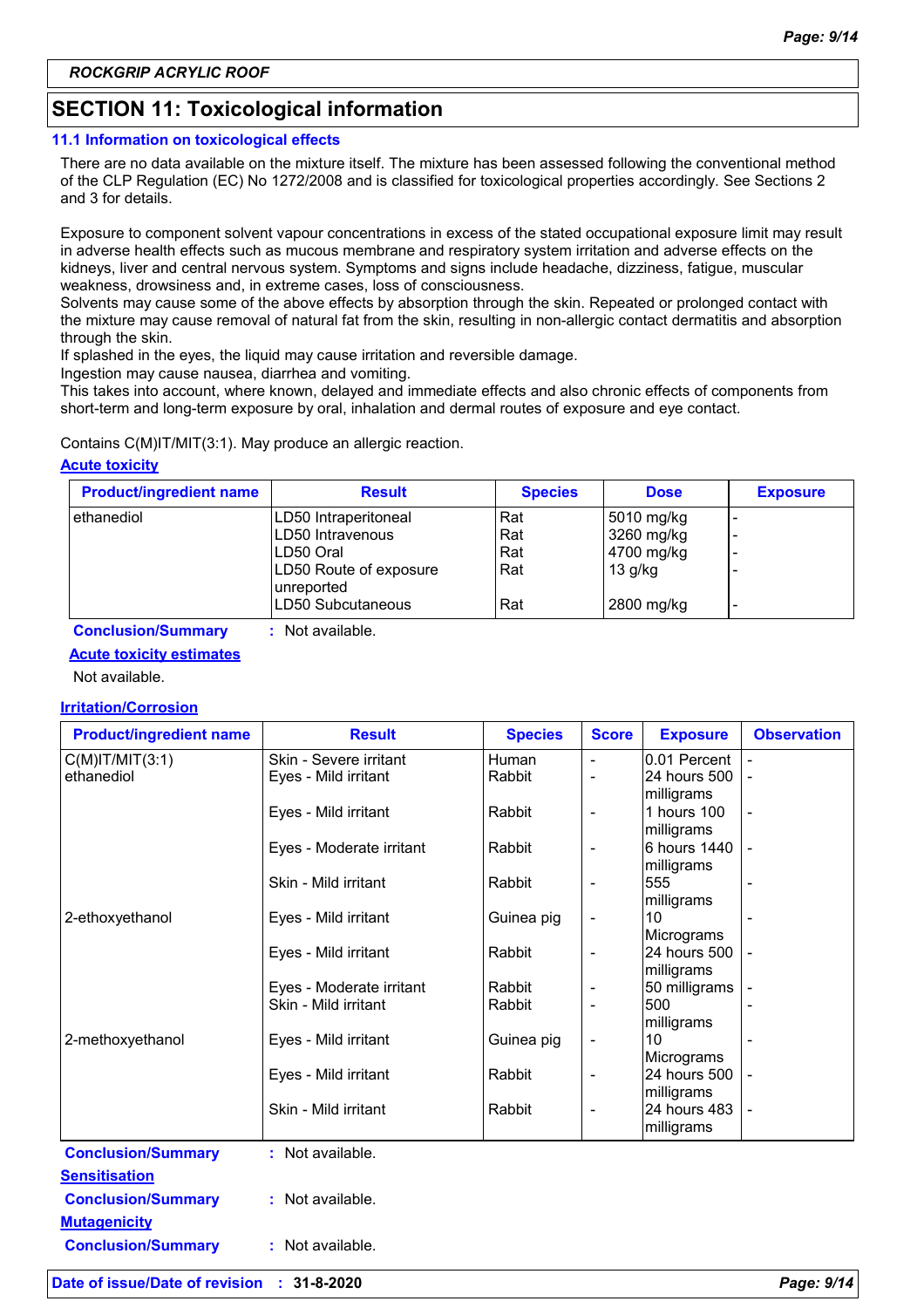## **SECTION 11: Toxicological information**

| <b>Carcinogenicity</b>                                                      |                  |
|-----------------------------------------------------------------------------|------------------|
| <b>Conclusion/Summary</b>                                                   | : Not available. |
| <b>Reproductive toxicity</b>                                                |                  |
| <b>Conclusion/Summary</b>                                                   | : Not available. |
| <u>Teratogenicity</u>                                                       |                  |
| <b>Conclusion/Summary</b>                                                   | : Not available. |
| <b>Specific target organ toxicity (single exposure)</b>                     |                  |
| Not available.                                                              |                  |
| <b>Specific target organ toxicity (repeated exposure)</b><br>Not available. |                  |
|                                                                             |                  |

#### **Aspiration hazard**

Not available.

#### **Other information :** : Not available.

### **SECTION 12: Ecological information**

#### **12.1 Toxicity**

There are no data available on the mixture itself. Do not allow to enter drains or watercourses.

The mixture has been assessed following the summation method of the CLP Regulation (EC) No 1272/2008 and is classified for eco-toxicological properties accordingly. See Sections 2 and 3 for details.

| <b>Product/ingredient name</b> | <b>Result</b>                                                          | <b>Species</b>                                                               | <b>Exposure</b>      |
|--------------------------------|------------------------------------------------------------------------|------------------------------------------------------------------------------|----------------------|
| ethanediol                     | Acute LC50 13140000 µg/l Fresh water                                   | Crustaceans - Ceriodaphnia<br>dubia                                          | 48 hours             |
|                                | Acute LC50 13900000 µg/l Fresh water                                   | Crustaceans - Ceriodaphnia<br>dubia - Neonate                                | 48 hours             |
|                                | Acute LC50 10500000 µg/l Fresh water                                   | Crustaceans - Ceriodaphnia<br>dubia - Neonate                                | 48 hours             |
|                                | Acute LC50 6900000 µg/l Fresh water                                    | Crustaceans - Ceriodaphnia<br>dubia - Neonate                                | 48 hours             |
|                                | Acute LC50 10000000 µg/l Fresh water                                   | Crustaceans - Ceriodaphnia<br>dubia - Neonate                                | 48 hours             |
|                                | Acute LC50 41100000 µg/l Fresh water                                   | Daphnia - Daphnia magna -<br>Neonate                                         | 48 hours             |
|                                | Acute LC50 47400000 µg/l Fresh water                                   | Daphnia - Daphnia magna -<br>Neonate                                         | 48 hours             |
|                                | Acute LC50 46300000 µg/l Fresh water                                   | Daphnia - Daphnia magna -<br>Neonate                                         | 48 hours             |
|                                | Acute LC50 45500000 µg/l Fresh water                                   | Daphnia - Daphnia magna -<br>Neonate                                         | 48 hours             |
|                                | Acute LC50 41000000 µg/l Fresh water                                   | Daphnia - Daphnia magna -<br>Neonate                                         | 48 hours             |
|                                | Acute LC50 27540 mg/l Fresh water                                      | Fish - Lepomis macrochirus -<br>Juvenile (Fledgling, Hatchling,<br>Weanling) | 96 hours             |
|                                | Acute LC50 52500 mg/l Fresh water                                      | Fish - Pimephales promelas -<br>Fry                                          | 96 hours             |
|                                | Acute LC50 43900 mg/l Fresh water                                      | Fish - Pimephales promelas -<br>Juvenile (Fledgling, Hatchling,<br>Weanling) | 96 hours             |
|                                | Acute LC50 49000000 µg/l Fresh water                                   | Fish - Pimephales promelas -<br>Juvenile (Fledgling, Hatchling,<br>Weanling) | 96 hours             |
| 2-methoxyethanol               | Acute LC50 8050000 µg/l Fresh water<br>Acute LC50 >100 ppm Fresh water | Fish - Pimephales promelas<br>Fish - Lepomis macrochirus                     | 96 hours<br>96 hours |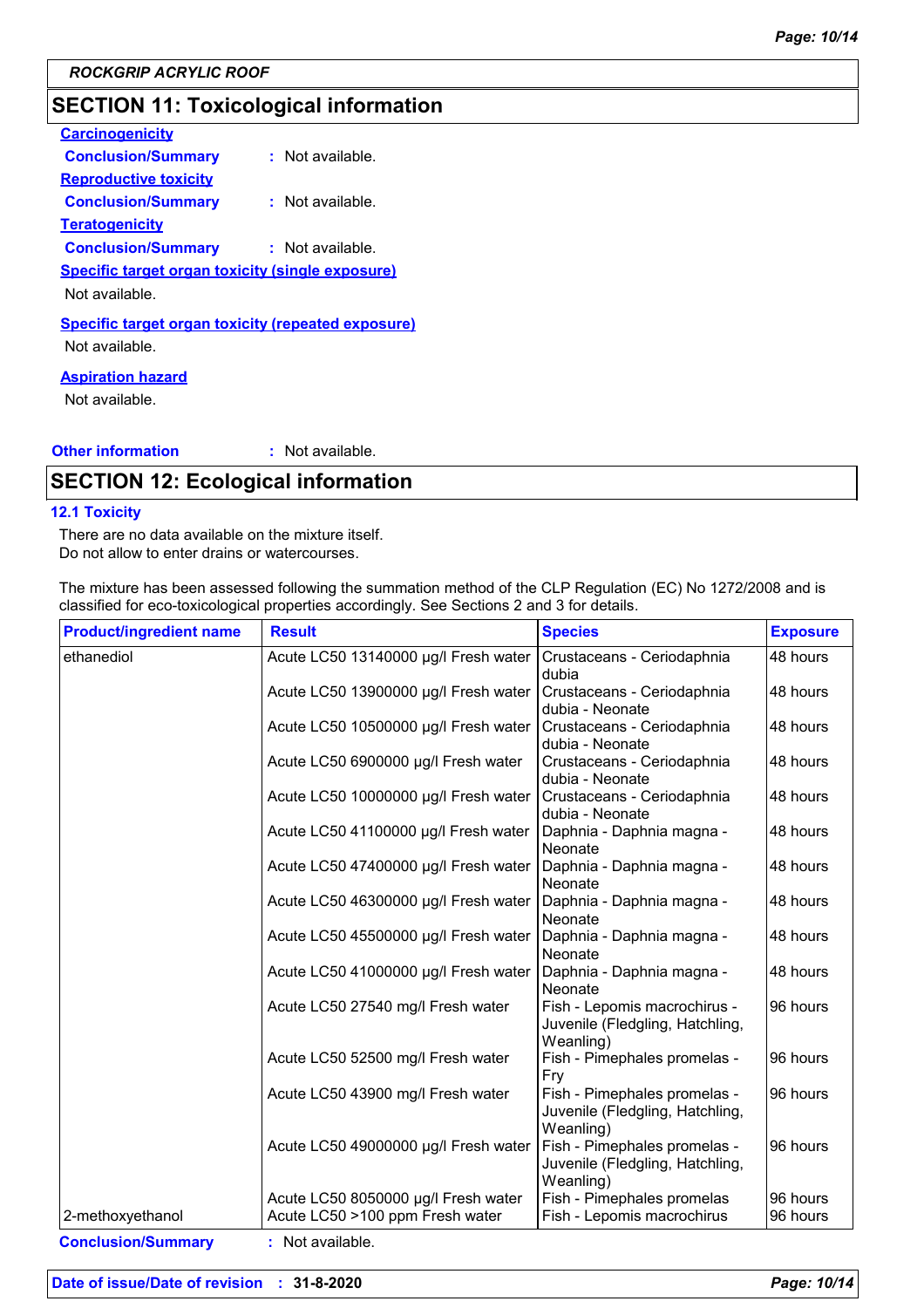## **SECTION 12: Ecological information**

#### **12.2 Persistence and degradability**

**Conclusion/Summary :** Not available.

#### **12.3 Bioaccumulative potential**

| <b>Product/ingredient name</b> | $LoaPow$ | <b>BCF</b> | <b>Potential</b> |
|--------------------------------|----------|------------|------------------|
| ethanediol                     | $-1.36$  |            | <b>low</b>       |
| 2-ethoxyethanol                | $-0,32$  |            | llow             |
| 2-methoxyethanol               | $-0.77$  |            | low              |

| <b>12.4 Mobility in soil</b>                            |                  |
|---------------------------------------------------------|------------------|
| <b>Soil/water partition</b><br><b>coefficient (Koc)</b> | : Not available. |
| <b>Mobility</b>                                         | : Not available. |

| 12.5 Results of PBT and vPvB assessment |                   |  |  |
|-----------------------------------------|-------------------|--|--|
| <b>PBT</b>                              | : Not applicable. |  |  |
| <b>vPvB</b>                             | : Not applicable. |  |  |

| <b>12.6 Other adverse effects</b> | No known significant effects or critical hazards. |
|-----------------------------------|---------------------------------------------------|
|-----------------------------------|---------------------------------------------------|

## **SECTION 13: Disposal considerations**

The information in this section contains generic advice and guidance. The list of Identified Uses in Section 1 should be consulted for any available use-specific information provided in the Exposure Scenario(s).

#### **13.1 Waste treatment methods**

| <b>Product</b>                 |                                                                                                                                                                                                                                                                                                                                                                                                                                                                                                                                                    |
|--------------------------------|----------------------------------------------------------------------------------------------------------------------------------------------------------------------------------------------------------------------------------------------------------------------------------------------------------------------------------------------------------------------------------------------------------------------------------------------------------------------------------------------------------------------------------------------------|
| <b>Methods of disposal</b>     | The generation of waste should be avoided or minimised wherever possible.<br>Disposal of this product, solutions and any by-products should at all times comply<br>with the requirements of environmental protection and waste disposal legislation<br>and any regional local authority requirements. Dispose of surplus and non-<br>recyclable products via a licensed waste disposal contractor. Waste should not be<br>disposed of untreated to the sewer unless fully compliant with the requirements of<br>all authorities with jurisdiction. |
| <b>Hazardous waste</b>         | The classification of the product may meet the criteria for a hazardous waste.<br>÷.                                                                                                                                                                                                                                                                                                                                                                                                                                                               |
| <b>Disposal considerations</b> | Do not allow to enter drains or watercourses.<br>Dispose of according to all federal, state and local applicable regulations.<br>If this product is mixed with other wastes, the original waste product code may no<br>longer apply and the appropriate code should be assigned.<br>For further information, contact your local waste authority.                                                                                                                                                                                                   |
| <b>Packaging</b>               |                                                                                                                                                                                                                                                                                                                                                                                                                                                                                                                                                    |
| <b>Methods of disposal</b>     | The generation of waste should be avoided or minimised wherever possible. Waste<br>packaging should be recycled. Incineration or landfill should only be considered<br>when recycling is not feasible.                                                                                                                                                                                                                                                                                                                                             |
| <b>Disposal considerations</b> | Using information provided in this safety data sheet, advice should be obtained from<br>the relevant waste authority on the classification of empty containers.<br>Empty containers must be scrapped or reconditioned.<br>Dispose of containers contaminated by the product in accordance with local or<br>national legal provisions.                                                                                                                                                                                                              |
| <b>Type of packaging</b>       | European waste catalogue (EWC)                                                                                                                                                                                                                                                                                                                                                                                                                                                                                                                     |
| <b>CEPE Paint Guidelines</b>   | 15 01 10*<br>packaging containing residues of or contaminated by<br>hazardous substances                                                                                                                                                                                                                                                                                                                                                                                                                                                           |
| <b>Special precautions</b>     | This material and its container must be disposed of in a safe way. Care should be<br>taken when handling emptied containers that have not been cleaned or rinsed out.<br>Empty containers or liners may retain some product residues. Avoid dispersal of<br>spilt material and runoff and contact with soil, waterways, drains and sewers.                                                                                                                                                                                                         |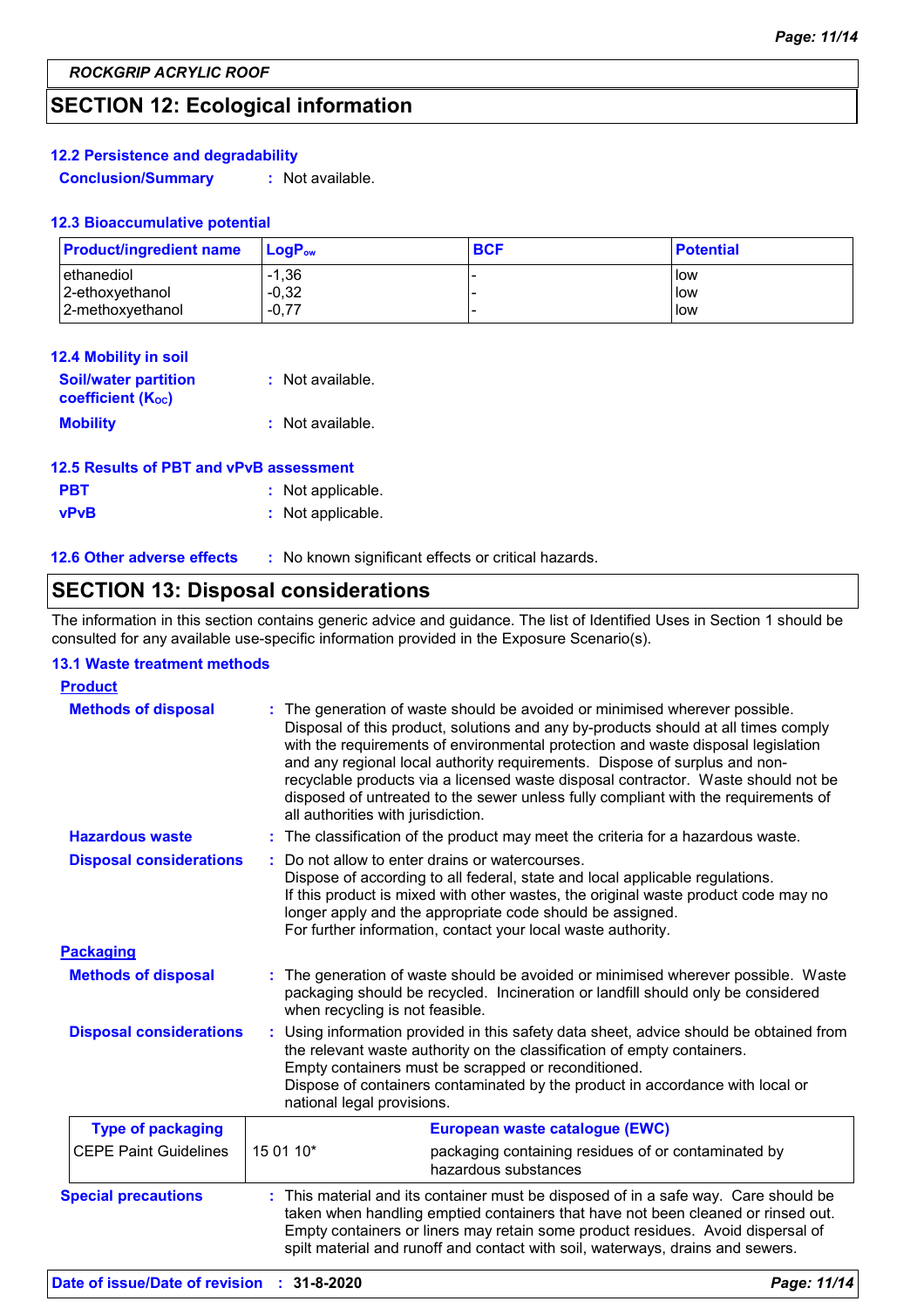*ROCKGRIP ACRYLIC ROOF*

### **SECTION 14: Transport information**

|                                                                                                                           | Information pertaining to IATA and ADN is considered not relevant since the<br>material is not packaged in the correct approved packaging required of these<br>methods of transport.                                   |                       |
|---------------------------------------------------------------------------------------------------------------------------|------------------------------------------------------------------------------------------------------------------------------------------------------------------------------------------------------------------------|-----------------------|
|                                                                                                                           | <b>ADR</b>                                                                                                                                                                                                             | <b>IMDG</b>           |
| 14.1 UN number                                                                                                            | Not regulated.                                                                                                                                                                                                         | Not regulated.        |
| 14.2 UN proper<br>shipping name                                                                                           | Not applicable.                                                                                                                                                                                                        | Not applicable.       |
| <b>14.3 Transport</b><br>hazard class(es)<br><b>Class</b><br><b>Subsidiary class</b>                                      | Not applicable.                                                                                                                                                                                                        | Not applicable.       |
| <b>14.4 Packing group</b>                                                                                                 | Not applicable.                                                                                                                                                                                                        | Not applicable.       |
| 14.5<br><b>Environmental</b><br><b>hazards</b><br><b>Marine pollutant</b><br><b>Marine pollutant</b><br><b>substances</b> | No.                                                                                                                                                                                                                    | No.<br>Not available. |
| <b>14.6 Special</b><br>precautions for<br>user                                                                            | Transport within user's premises: always<br>transport in closed containers that are upright<br>and secure. Ensure that persons transporting<br>the product know what to do in the event of an<br>accident or spillage. |                       |
| <b>HI/Kemler number</b><br><b>Emergency</b><br>schedules (EmS)                                                            | Not available.                                                                                                                                                                                                         | Not applicable.       |
| <b>14.7 Transport in bulk</b><br>according to Annex II of<br><b>MARPOL and the IBC Code</b>                               | : Not applicable.                                                                                                                                                                                                      |                       |
| <b>Additional</b><br><b>information</b>                                                                                   |                                                                                                                                                                                                                        |                       |
|                                                                                                                           | <b>SECTION 15: Regulatory information</b>                                                                                                                                                                              |                       |

#### **15.1 Safety, health and environmental regulations/legislation specific for the substance or mixture EU Regulation (EC) No. 1907/2006 (REACH)**

#### **Annex XIV - List of substances subject to authorisation**

#### **Annex XIV**

None of the components are listed, or the component present is below its threshold.

#### **Substances of very high concern**

| <b>Ingredient name</b> | <b>Intrinsic property</b> | <b>Status</b> | <b>Reference</b><br>number | Date of<br>revision |
|------------------------|---------------------------|---------------|----------------------------|---------------------|
| 2-ethoxyethanol        | Toxic to reproduction     | Candidate     | ED/95/2010                 | 15-12-2010          |
| 2-methoxyethanol       | Toxic to reproduction     | Candidate     | ED/95/2010                 | 15-12-2010          |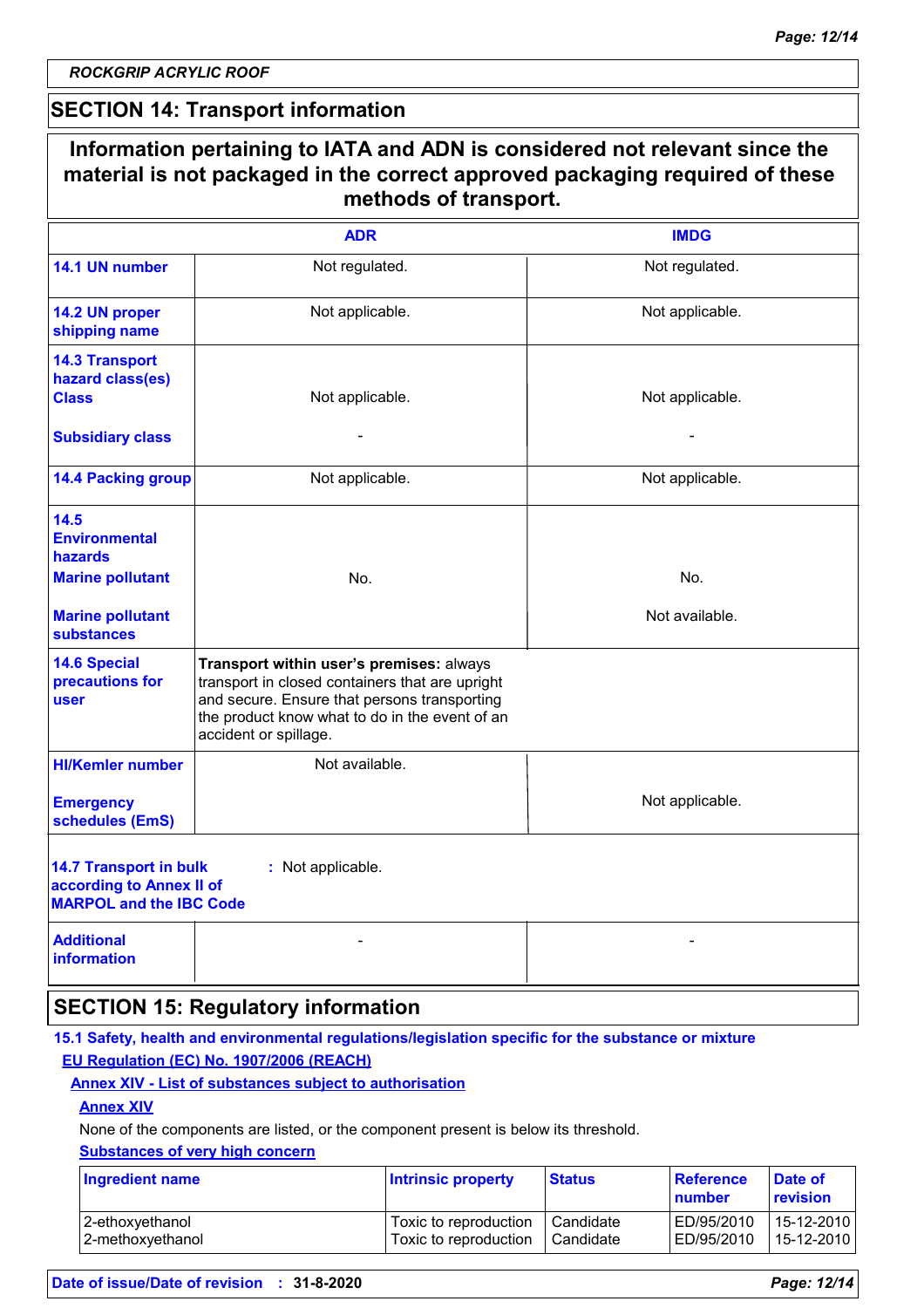*ROCKGRIP ACRYLIC ROOF*

## **SECTION 15: Regulatory information**

| <b>Annex XVII - Restrictions</b><br>: Not applicable.<br>on the manufacture,<br>placing on the market<br>and use of certain<br>dangerous substances,<br>mixtures and articles |
|-------------------------------------------------------------------------------------------------------------------------------------------------------------------------------|
| <b>Other EU regulations</b>                                                                                                                                                   |
| <b>VOC for Ready-for-Use</b><br>: Not applicable.<br><b>Mixture</b>                                                                                                           |
| Ozone depleting substances (1005/2009/EU)                                                                                                                                     |
| Not listed.                                                                                                                                                                   |
| Prior Informed Consent (PIC) (649/2012/EU)                                                                                                                                    |
| Not listed.                                                                                                                                                                   |
| <b>Seveso Directive</b>                                                                                                                                                       |
| This product is not controlled under the Seveso Directive.                                                                                                                    |
| <b>International regulations</b><br><b>Chemical Weapon Convention List Schedules I, II &amp; III Chemicals</b>                                                                |
| Not listed.                                                                                                                                                                   |
| <b>Montreal Protocol (Annexes A, B, C, E)</b>                                                                                                                                 |
| Not listed.                                                                                                                                                                   |
| <b>Stockholm Convention on Persistent Organic Pollutants</b>                                                                                                                  |
| Not listed.                                                                                                                                                                   |
| <b>Rotterdam Convention on Prior Informed Consent (PIC)</b>                                                                                                                   |
| Not listed.                                                                                                                                                                   |
| <b>UNECE Aarhus Protocol on POPs and Heavy Metals</b>                                                                                                                         |
| Not listed.                                                                                                                                                                   |
|                                                                                                                                                                               |
| <b>15.2 Chemical safety</b><br>: No Chemical Safety Assessment has been carried out.                                                                                          |
| assessment                                                                                                                                                                    |
| <b>SECTION 16: Other information</b>                                                                                                                                          |
| <b>CEPE code</b><br>: 1                                                                                                                                                       |
| $\nabla$ Indicates information that has changed from previously issued version.                                                                                               |
| <b>Abbreviations and acronyms : ATE = Acute Toxicity Estimate</b><br>CLP = Classification, Labelling and Packaging Regulation [Regulation (EC) No.                            |
| 1272/2008]<br>DMEL = Derived Minimal Effect Level                                                                                                                             |
| DNEL = Derived No Effect Level                                                                                                                                                |
| EUH statement = CLP-specific Hazard statement                                                                                                                                 |
| PBT = Persistent, Bioaccumulative and Toxic<br><b>PNEC = Predicted No Effect Concentration</b>                                                                                |
| <b>RRN = REACH Registration Number</b>                                                                                                                                        |
| vPvB = Very Persistent and Very Bioaccumulative                                                                                                                               |

**Procedure used to derive the classification according to Regulation (EC) No. 1272/2008 [CLP/GHS]**

| <b>Classification</b>   | <b>Justification</b> |
|-------------------------|----------------------|
| Skin Sens. 1, H317      | Calculation method   |
| Aquatic Chronic 3, H412 | Calculation method   |

**Full text of abbreviated H statements**